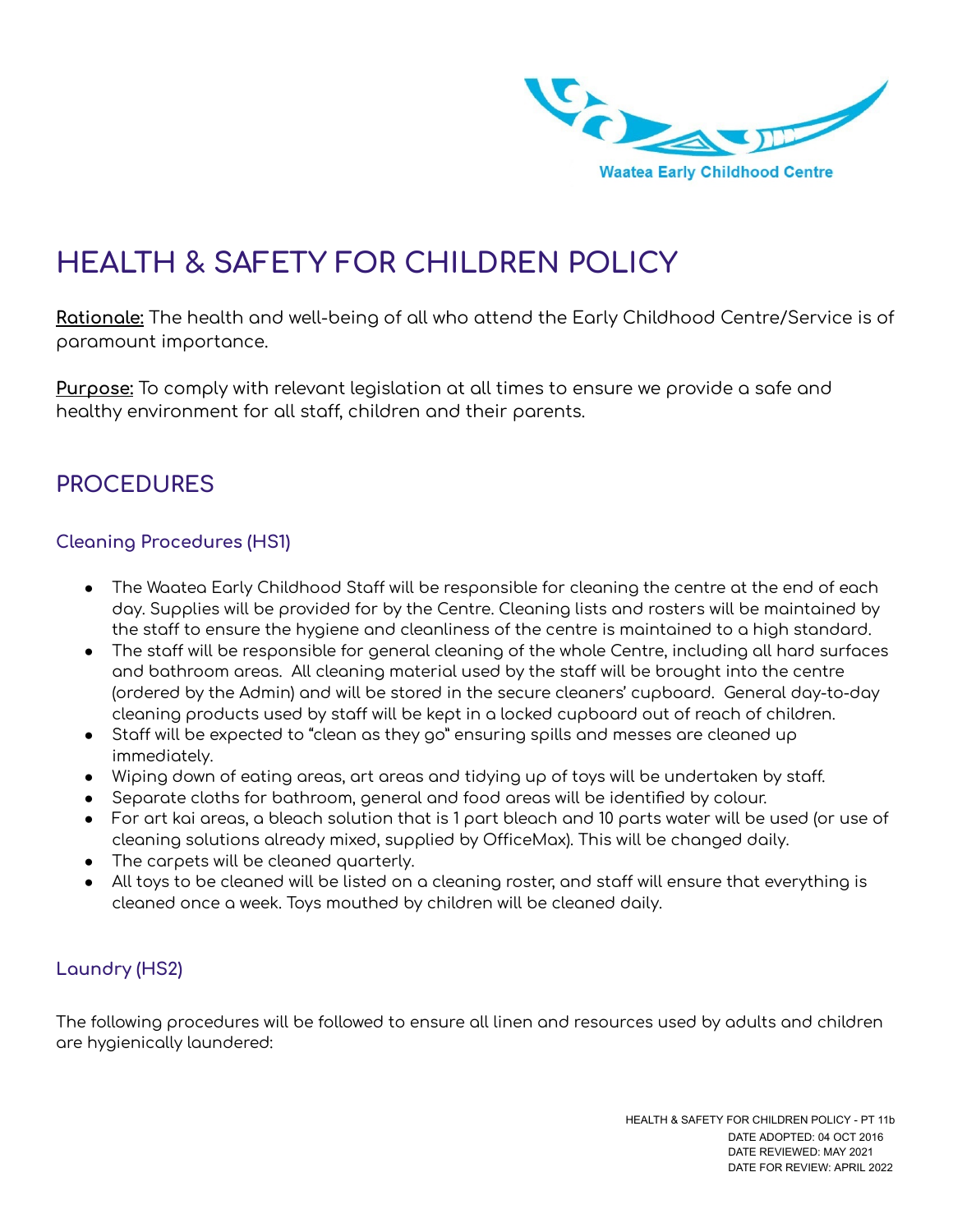- Separate coloured cloths will be used for washing floors, cleaning of equipment, and washing of children. These clothes will be washed separately at all times.
- All washing is separated into sheets, tea towels and dishcloths, flannels and bibs, floor rug and outdoor towels, blankets and washed separately.
- Soiled laundry will be soaked in a bleach solution prior to laundering.
- Children's bed linen will be washed on a weekly basis. Each child's linen will be kept in separate bags and identified by name.
- The washing machine and clothes dryer will not be able to be accessed by children at any time.
- Staff responsible for undertaking laundry duties will not be counted in ratio with children.
- All laundry will be dried by the clothes drier or other hygienic method and returned to the storage area as appropriate.

## **Injury Prevention Strategies**

- All doors to adult-only areas will be closed at all times, to ensure children do not access these areas.
- Cupboards such as the teachers' cupboards and kitchen doors will be inaccessible to children at all times.
- All chemicals will be stored in marked containers and be kept out of reach of children at all times. This will include cleaning agents. Staff will constantly be aware of the potential danger of things such as water spills etc, and clean them up immediately.
- Hot drinks will be consumed away from where they could potentially spill on children.
- Children will be encouraged not to sit on tables, nor jump off furniture and chairs.
- Children will remain seated while eating and be supervised by a staff member.
- Staff will wear gloves at all times when blood is present.
- The environment is checked daily to identify, minimize and isolate hazards for children using the same procedures as for health and safety of Adults.
- The playgroup is checked for vandalism, dangerous objects and animal droppings.
- The indoor is checked to ensure children do not have access to chemicals and that exits are clear.
- Daily checks are signed on the Daily Environment Check Form
- Hazards are recorded on the Hazard Identification Record form and followed up by the Manager/Supervisor and/or Health and Safety Officer.

## **Poisonous Plants**

- Regular checks will be made by staff through their daily and monthly maintenance checklists.
- Before new plants are purchased, they will be checked against current guidelines concerning New Zealand poisonous plants. All plants given as gifts will also be checked.
- Information is available to staff and parents regarding classification of poisonous plants.
- Staff talk with children about not eating seeds, leaves and plants unless approved by an adult. All plants that are of educational benefit, i.e. swan plants, will be allowed into the Centre provided they are supervised at all times.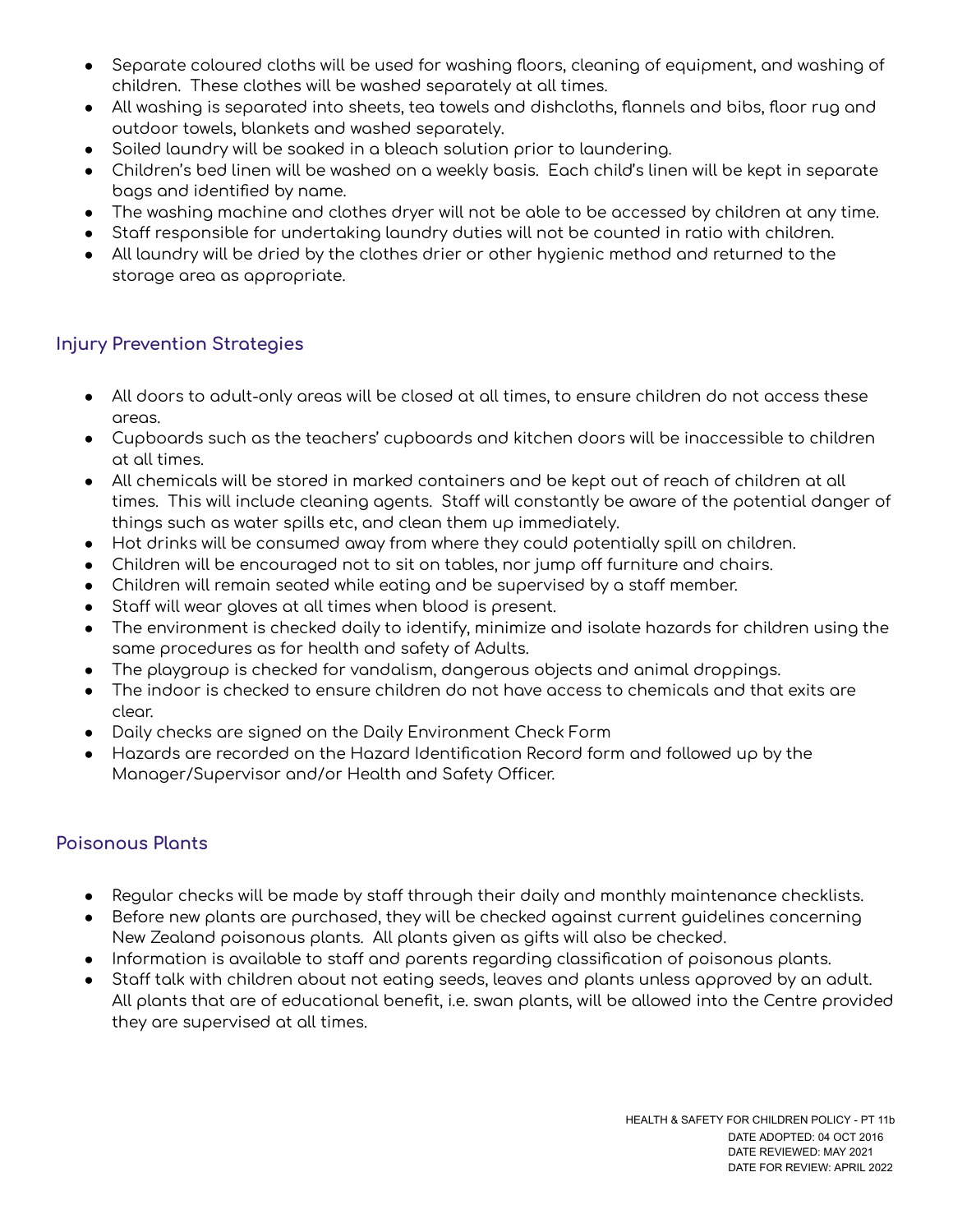## **Physical Environment (HS 13, 14, 15, 24)**

- All noise will be kept at a level so as not to unduly cause any child distress or harm.
- The Centre will be maintained at a comfortable temperature no lower than 16 degrees (500mm above floor level) while children are in attendance.
- All air conditioning and heating units will be regularly inspected and serviced. Documentation will be kept by the Manager/Supervisor.
- The water temperature for children's use will be maintained at 40 degrees C, or less and for adult use at 60 degrees C.
- Regular safety checks of equipment and the indoor/outdoor environment will be monitored by the manager/Supervisor and recorded appropraitely.
- Washing facilities will be available for sick or soiled children.

## **Care of Animals (HS16)**

- All animals at the Centre will be restrained as necessary.
- All staff will follow safe and hygienic handling practice before, during and after the handling of animals
- Children will be taught safe practice in regards to the handling of animals.
- During the holiday period and weekends, the safety and health of any animals at the Centre will be provided for at all times.

## **Accident Procedure (HS 25)**

- $\bullet$  At least two staff will hold a current First Aid Certificate at all times.
- Copies of First Aid Certificate held by staff will be kept in the Centre, visible for staff and parents to see.
- Management will ensure that all children's records have both parents' current contact numbers and at least one emergency contact.
- In the event of an accident the priority will be to administer first aid immediately then inform the Supervisor.
- Any accident will be recorded in the Accident Register/Form and staff will ensure parents are informed. Parents will be phoned and informed of any serious accidents.
- $\bullet$  The staff member who performs first aid will record in the Accident Register/Form what happened, i.e., a description of the incident, the action taken, and the day and time it occurred, and a space for parents to sign that they have knowledge of the incident. They will then highlight the child's name on the roll/sign in sheet, and write in the comments column "see teacher" (see form).
- If deemed necessary a registered and qualified staff member will take the child to the local medical centre and the child's parents/emergency contact person will be called. The staff will stay with the child at the medical centre until parents arrive. If more serious, an ambulance will be called and the parents will be contacted immediately. If the parents cannot reach the Centre by the time the ambulance arrives, a staff member will ride to the hospital with the child and meet the parent there.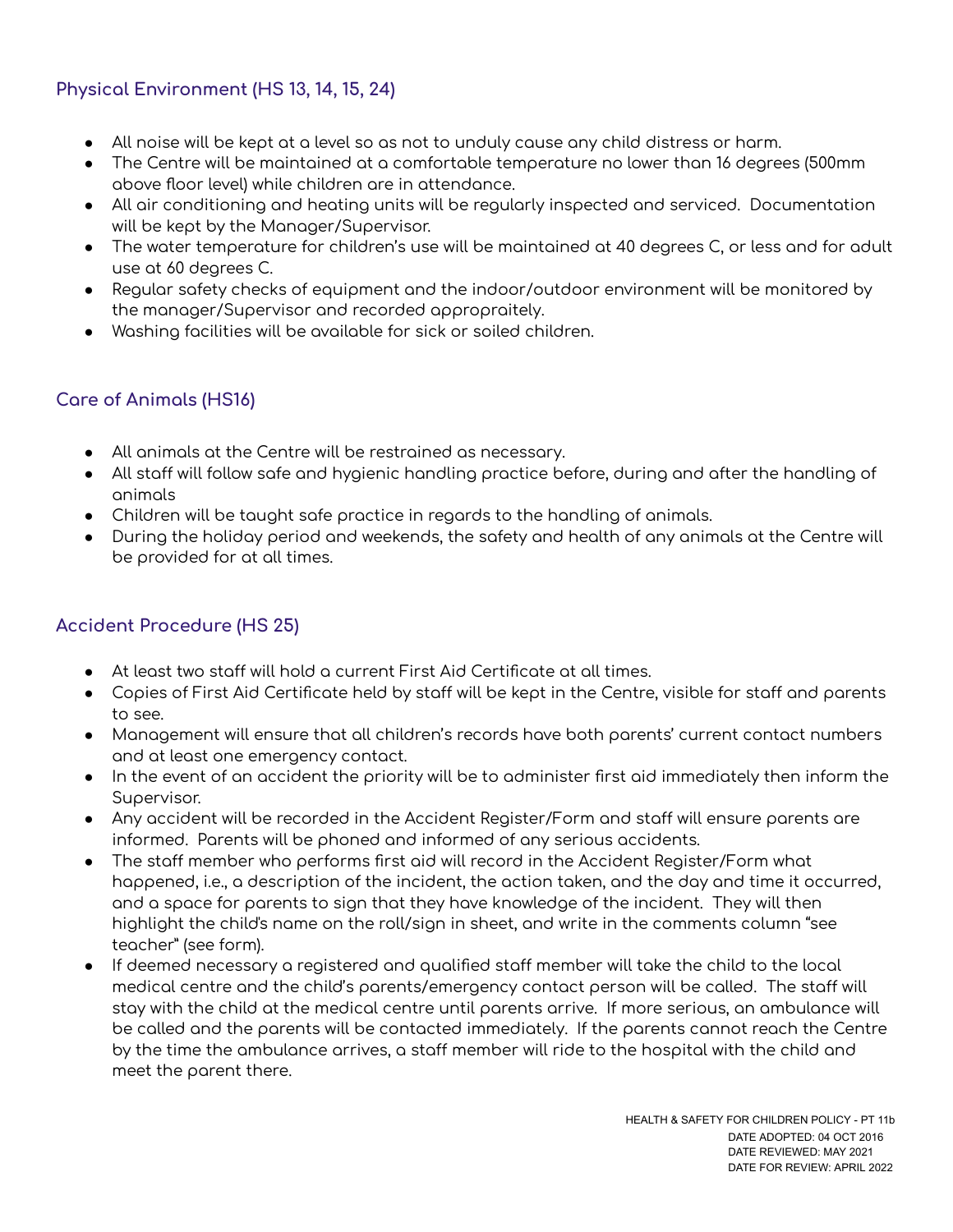If blood and body fluids are present as a result of the accident, staff will clean and disinfect the area using gloves and an antiseptic cleaning solution/or water straight away.

## **Isolation procedure for sick/injured children**

**Purpose:** At Waatea Early Childhood Centre we aim to provide a safe space for children who suddenly become unwell or injured, to prevent further spread in the centre with other children and contamination on surfaces throughout the centre.

In all cases of children who are suspected of having a sudden illness the following procedure will be followed:

- $\bullet$  The staff member who notices the child being unwell will approach the child and explain that they are unwell and need to be taken into the office and will be picked up and taken home.
- The staff member in the area where the child has fallen sick/presenting with symptoms of being unwell, will inform the float teacher to take the child to the office to isolate.
- The staff member in the office will set up the 'sick' bed, located in the laundry room for the child to lie down on. This staff member will then check over the child and make sure he/she is okay and comfortable.
- The staff member in the office will contact the parent/guardian, informing them of the symptoms their child is presenting with and that they need to be collected.
- $\bullet$  The original staff member, who noticed the child that was unwell, needs to complete an accident and illness form BEFORE the parent/caregiver arrives, so it can be signed.
- Any surfaces that may have been contaminated by the sick/injured child, needs to be cleaned and sanitized immediately. The same goes with the bed.
- Centre Lead and/or administrator can follow up the next day to check in and see how the child is doing if the whānau haven't been in touch.

## **Serious Harm or Illness to a Child Procedures (HS 27)**

All practicable steps will be taken to get immediate assistance for a child who is badly hurt in an accident or becomes seriously ill, and to inform the parents or caregiver of what has occured.

In the event of a serious accident or illness to a child, a teacher shall immediately ensure the following steps are taken:

- a) Attend to the child.
- b) Seek support from another teacher/s.
- c) Call appropriate medical assistance.
- d) Advise the parents/whānau/caregiver.
- e) If the child is taken to hospital the staff member who had been closest to the incident should accompany them.
- f) A Serious Harm/Illness form will be completed.
- g) An accident investigation will be Completed.

The Serious harm/Illness form will include:

- Child's name.
- The date, time and description of the incident.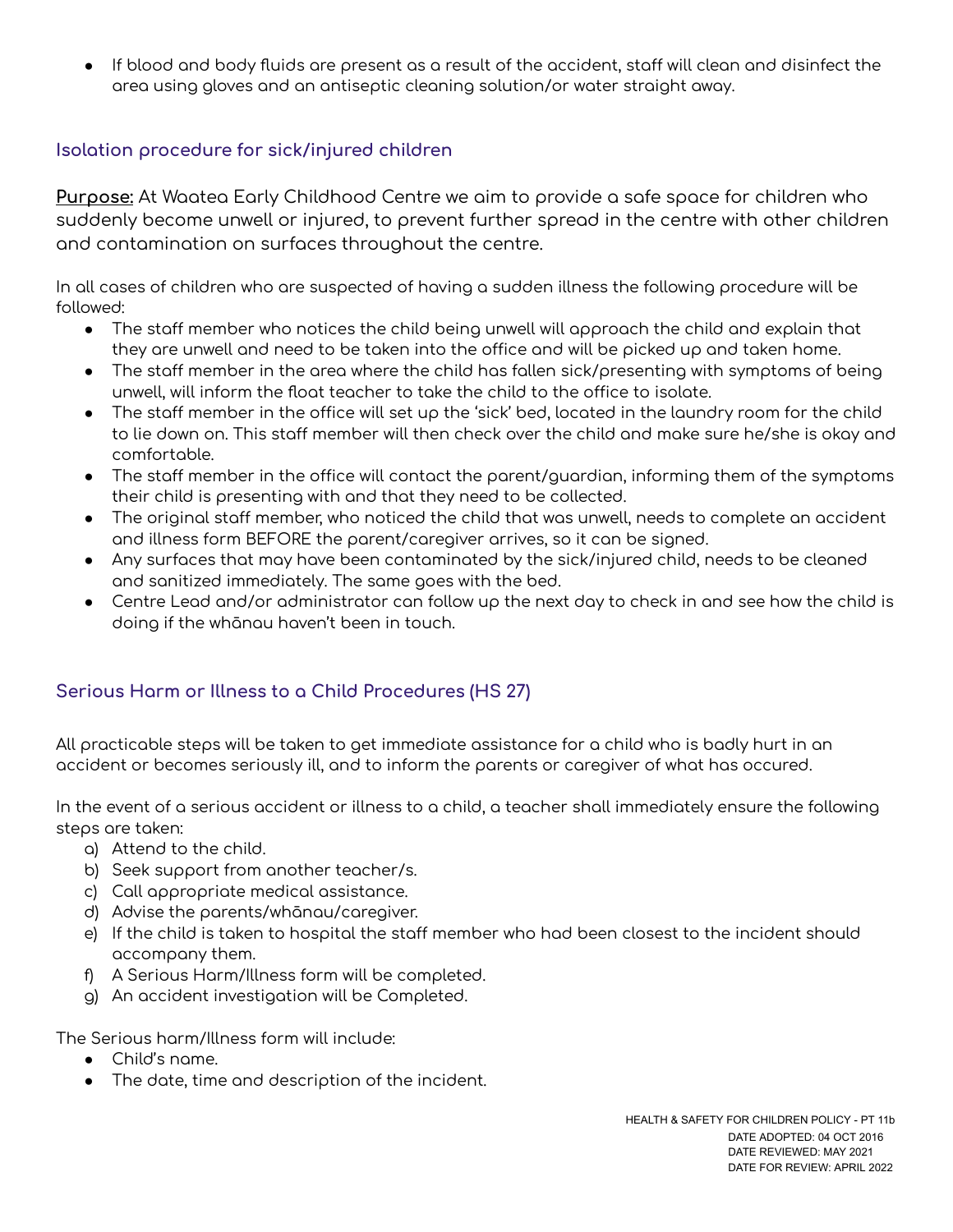- Action taken and by whom.
- A space for parents to sign that they have been informed of the incident (see Forms).

#### **Incident Investigation**

In the event that an investigation is required, the following process will be followed:

- The staff member closest to the incident will document what occurred.
- Any other staff involved will document their role.
- The Health and Safety Officer and the Manager will go over the report with the teacher to:
- a) Identify key triggers to the incident
- b) Minimise the Hazard.
- c) Add to the Hazard Identification Register if required.
- d) Evaluate the effectiveness of the procedure and make changes if required.
- e) Store all information in the Incident File in the Manager/Supervisor's Office.

#### **Illness Procedures (HS 26)**

- $\bullet$  The Centre will ensure that all children/staff/parents/visitors to the Centre are protected from contracting infectious diseases.
- Children and adults who are sick are not to be present at the Centre. Sickness includes vomiting, diarrhea, high temperatures, a green runny nose along with any flu like symptoms, conjunctivitis, impetigo and any other contagious illness.
- There must be a period of 24hrs absence if a child is diagnosed with having a viral infection. If a child has vomiting and diarrhea they must remain absent from the Centre for 48hrs after their last symptom.
- If a child arrives at the Centre and is clearly not well, staff and Management reserves the right not to allow that child to be left in the Centre. This is for the wellness of their other children and staff.
- If parents are called to collect their child due to illness, they must do so as soon as possible. If parents are unable to do so they must then organise someone else to collect their child.
- A current list of infectious diseases consistent with Infectious Diseases for Criteria HS26 will be displayed in the Centre, enabling parents to access the information at all times (see link below).
- If a child has an illness not covered in this policy, teachers will refer to the infectious disease chart to determine the infectious period, which will determine how long a child must stay away from the Centre. If the illness is not listed on the infectious disease chart the local Public Health Nurse will be consulted.
- If a child becomes unwell while at the Centre they will be isolated from the other children and watched over by a staff member until collected by a parent/caregiver.

#### **Administration of Medicine (HS28)**

- $\bullet$  There are three categories of medicine that requires different authorisation from parents:
	- 1. Category 1: non-prescription, provided by the Centre, and kept in the First Aid Kit. (written authority upon enrolment.)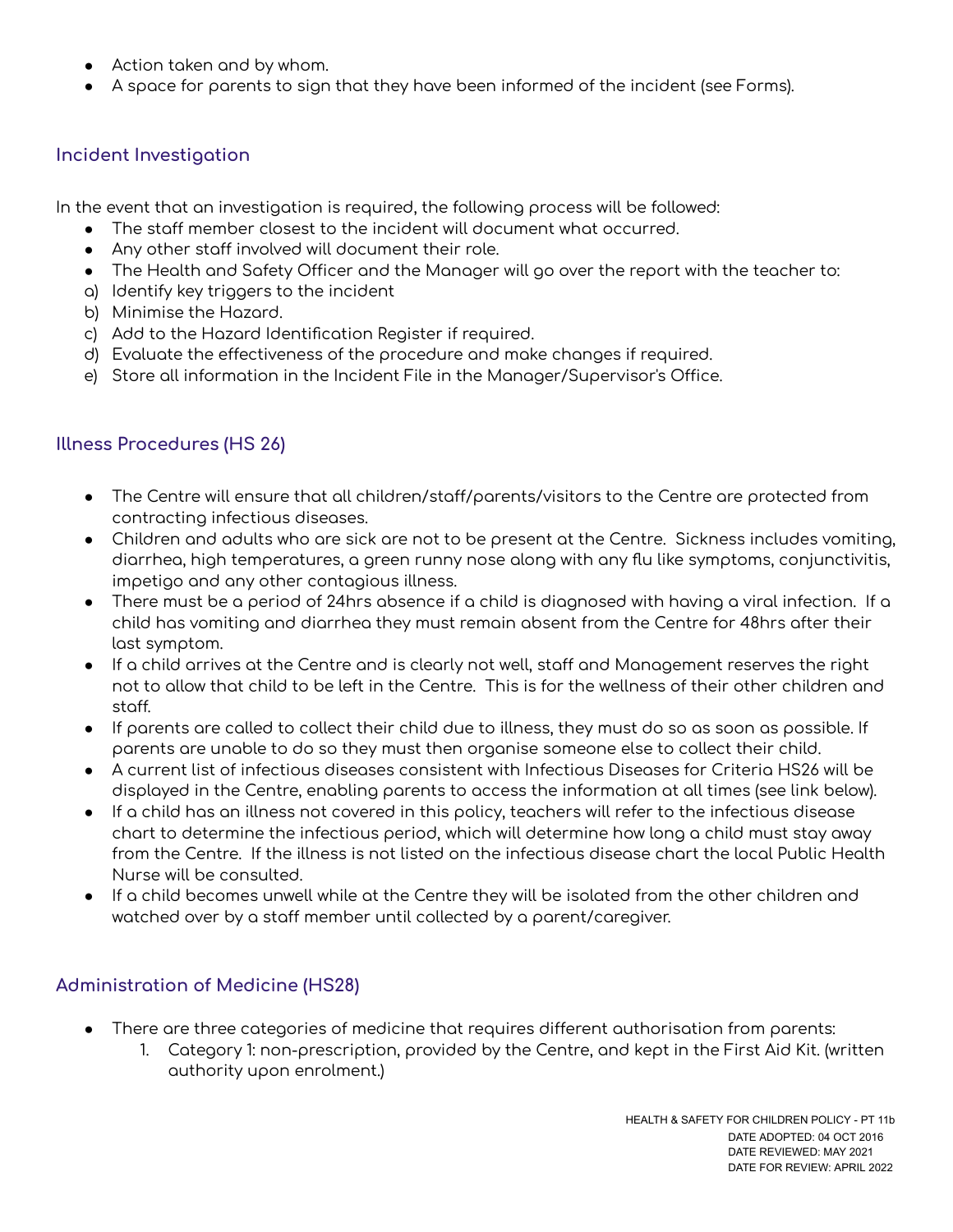- 2. Category 2: prescription and non-prescription (used for specific periods of time, short term). (Written authority is required at the beginning of each day and will include the name of the medication, the method for administering, the dose and the time medication is to be given.)
- 3. Category 3: prescription and non-prescription (used for the ongoing treatment of pre-diagnosed conditions). (Written authority is required upon enrolment as part of an individual Health Plan which will include the name of the child, the medication, the method for administering, the dose, the time the medication is to be given, and the specific symptoms/circumstances in which it should be given.)
- All medicine bottles must be correctly labelled with the child's name and expiry date.
- All category 2 or 3 medication must be handed directly to a staff member, who will place it up high out of reach of children (or in the refrigerator).
- Medicine will not be given if it is out of date, or has been prescribed to someone different than the child.
- All permanent staff are able to administer medication.
- All medication administered must be recorded including written authority from the parent to administer the medicine consistent with the medication category, the name of the medication, the child's name, the amount of medicine given, the date and time medication was administered and by whom, and evidence of parent acknowledgement that the medication was administered (see forms).
- Staff will be given appropriate training in the administration of specific medications as required. Details of this training will be kept in the Centre Professional learning filing system

## **Sick and/or Soiled Children Procedures (HS 30)**

Universal Precaution for infection Control

In the event of an accident, spillage or contact with any body fluids or discharge, the following universal precaution will be followed:

- All broken skin areas (fresh, unhealed cuts or burns) must be covered with a water-proof adhesive dressing.
- Gloves will be used when contact with mucous membranes (eyes, mouth, nose), broken skin or when moist body substances is likely to occur.
- Plastic aprons will be used when it is likely that moist body substances will soil clothing.
- Hands must be washed immediately with soap and water, so they are eliminated from potentially being contaminated with moist body substances and further infecting other areas.
- Articles, furniture and floors soiled with moist body substances will be cleaned and appropriately disinfected using household bleach (e.g.,Janola) 1: 10 (10mls in 90mls of water). This will be left in the area for 10 minutes and the spill wiped up with a cloth soaked in the solution.
- $\bullet$  Solid children will be taken to the nappy changing area to be cleaned and changed. Staff will follow the nappy changing and toileting procedures.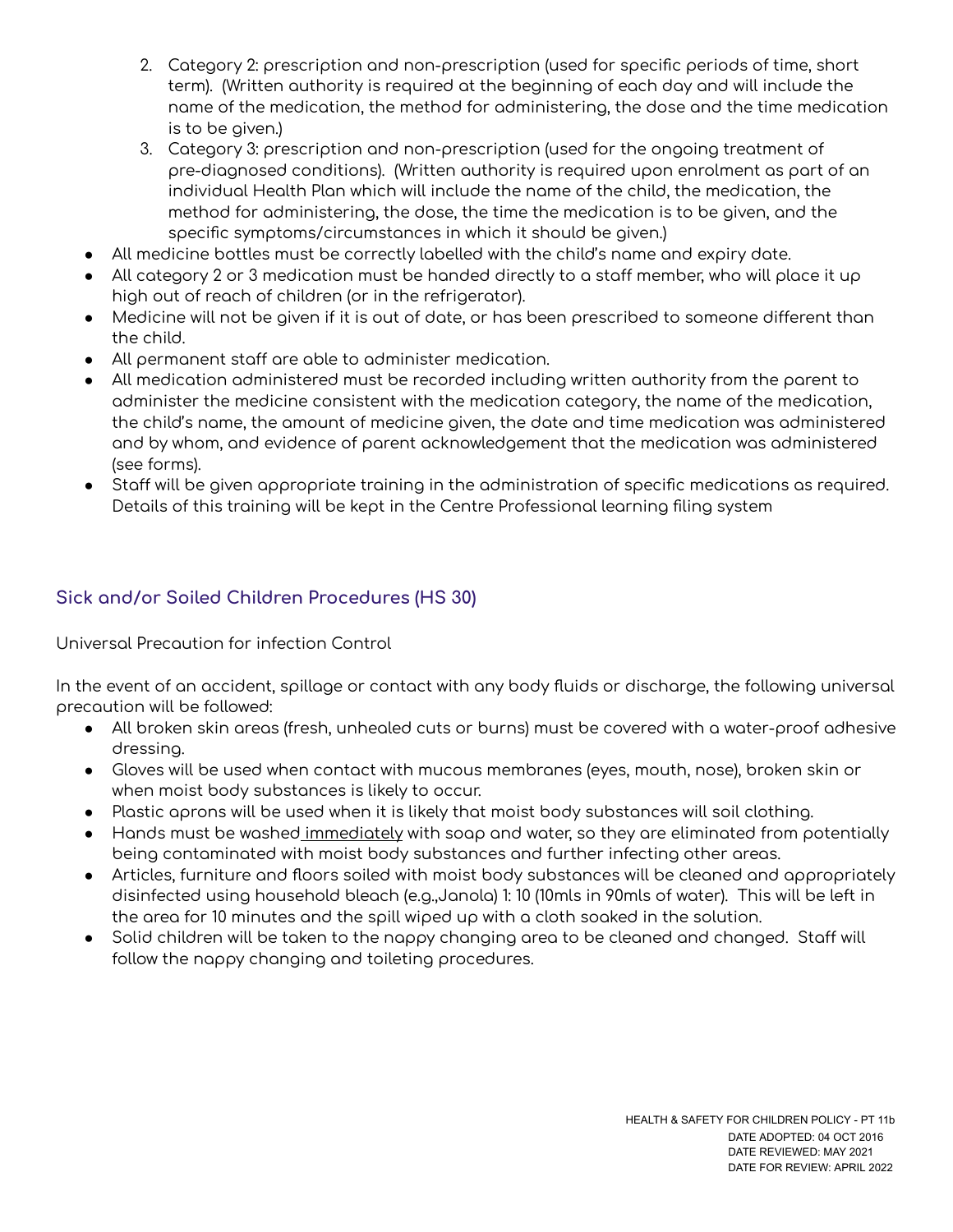#### **Immunisation Procedures**

The Health (Immunisation) Regulations 1995 require that accurate immunisation records are kept of all children on the roll.

- The Ministry of Health requires all licensed Early Childhood Centres to sight the immunisation record of every child upon enrolment, or in the case of a child under 15 months old., once that child reaches the required age. The record must be copied and signed by the administrator and placed in the child's information folder.
- These records will be maintained on the Centre computer file and will remain confidential. The office administration is responsible for recording this information.
- In the case of an outbreak, any child who is not immunised must be removed from the Centre until the incubation period of the disease is past and no further cases are reported.

## **Supervision of Children Procedures**

- Management will ensure adequate staff are present at all times to meet licensing requirements, and to adequately supervise all children in attendance. MoE requires a 1:10 ratio, however best practice for Waatea Early Childhood is a 1:8 ratio. When out and about, the excursion ratio is 1:4 and when in/around water the ratio is 1:1.
- Children will be in the sight of an adult at all times. Staff will be rostered to ensure both indoor (including the toileting area) and outdoors have adequate supervision. Teachers will know when where to be and when, as per our duty roster (see attached).
- Staff or adults visiting or working in the Centre will be well supervised and visible at all times.
- All visitors will be required to sign the designated book stating the time of arrival and departure and purpose of visit.
- When staff leave for morning and afternoon tea breaks, they must not leave until another staff member has covered their position.
- Staff involved in supervision must not leave children unsupervised under any circumstance unless relieved by another staff member.
- The Person Responsible is the Centre Lead: if this person is not present then an alternative staff member will be asked to undertake this role on a temporary basis.

## **Handwashing procedure**

**Purpose:** At Waatea Early Childhood Centre we will promote the health of the children and adults by reducing the spread of infections by hands.

- Toilet and handwashing facilities that are in use by the children are designed in a way that is easy to use and access for the children.
- They are located in an area that is distanced from the kitchen and play areas to avoid the risk of cross-contamination and spread of infection.
- The centre will provide paper towels for both the children and adult bathrooms as well as in the kitchen to allow everyone to dry their hands to prevent any spread of infection after washing their hands.
- Children will be supported when hand washing to ensure it is done correctly.
- Children will be asked to wash their hands before and after eating.